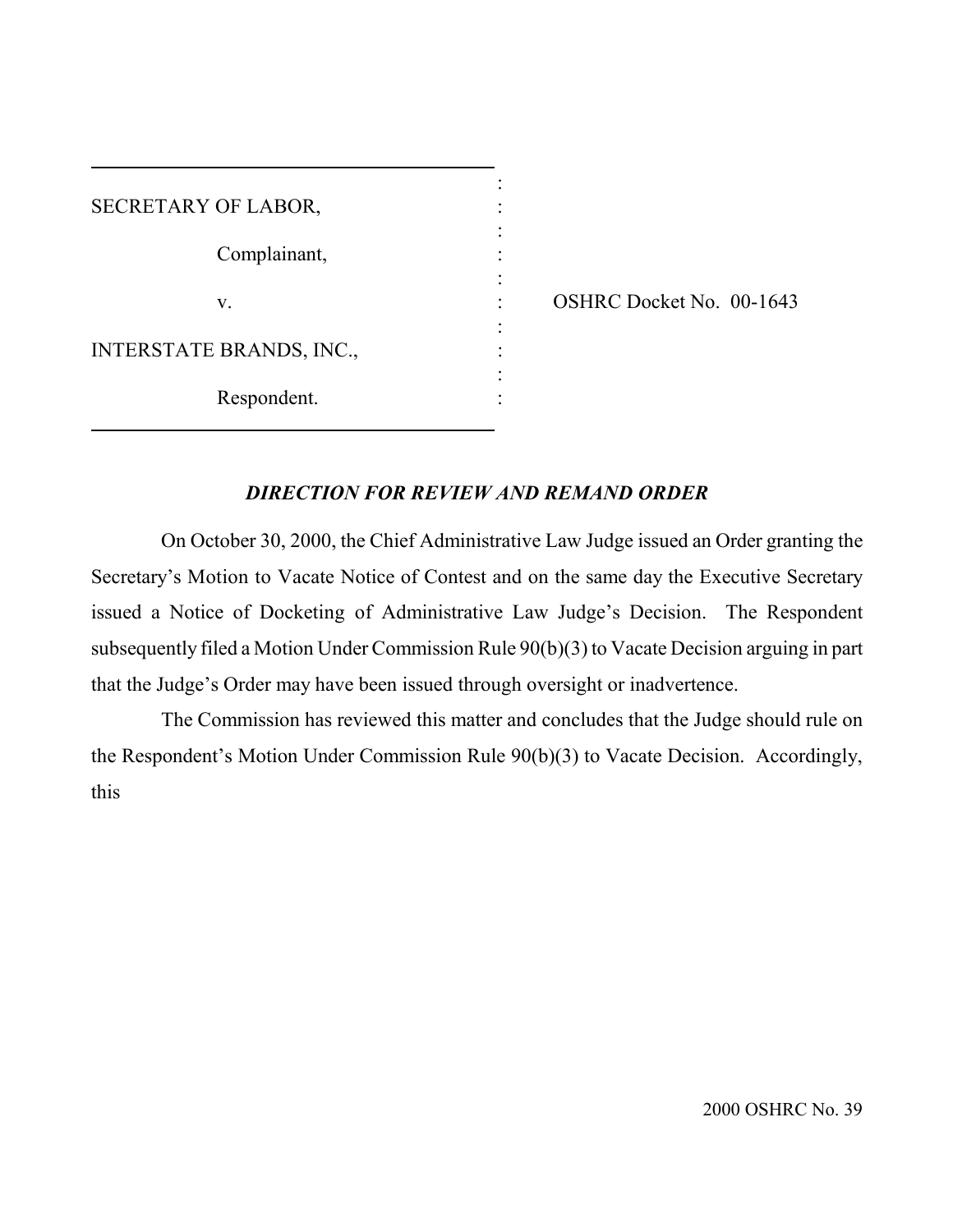case is directed for review and remanded to the Chief Administrative Law Judge for further proceedings.

So Ordered.

Date: November 9, 2000

Thomasina V. Rogers Chairman

/s/

Gary L. Visscher Commissioner

 $\sqrt{s}$ /

Stuart E. Weisberg Commissioner